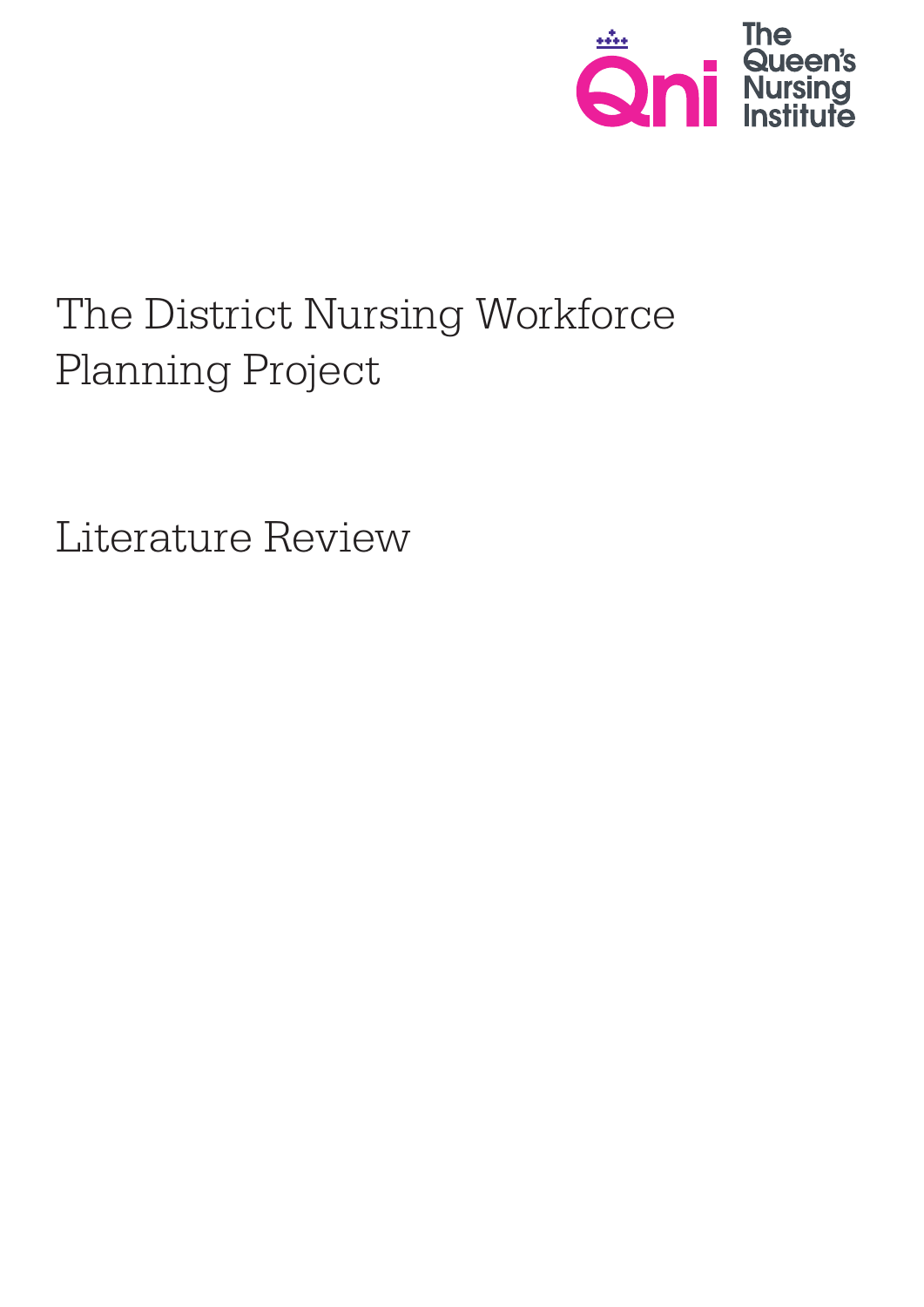# **About the QNI**

The QNI is a charity dedicated to improving patient care by supporting nurses who work in the community.

Every year, millions of people of all ages need professional nursing care at home. People today live longer, often with complicated health conditions, and are discharged earlier from hospital. Those patients can make a better recovery, stay independent and avoid unnecessary hospital readmissions, if they have the support of skilled community nurses. Good nursing is something that can and should be available close to home.

Our aim is to ensure that patients receive high quality nursing care where and when they need it, from the right nurse, with the right skills.

#### **How do we do this?**

- Developing an ever-growing cohort of great nursing leaders Queen's Nurses who are committed to high standards of care in the community, and who can influence healthcare locally and nationally
- By funding nurses' own ideas to improve patient care and helping them develop their skills through workshops, conferences and resources
- • By lobbying Government, policy makers, and health service planners, and campaigning for resources and investment in high quality community nursing services

#### **Acknowledgements**

With thanks to Rita Newland, the author of this document.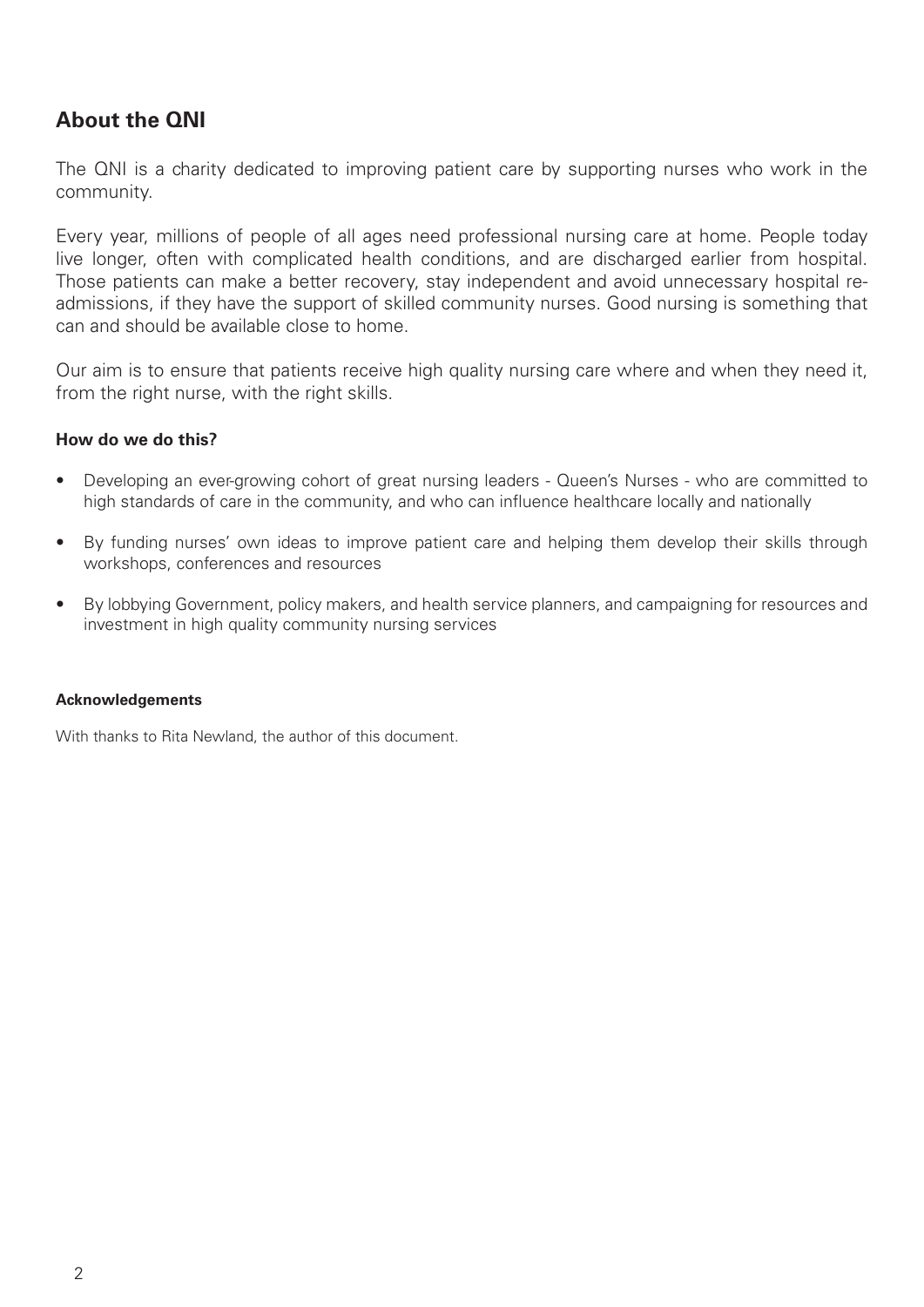# **Contents**

| 1.0 |                                                                                        |                                                                                                                                              |  |  |
|-----|----------------------------------------------------------------------------------------|----------------------------------------------------------------------------------------------------------------------------------------------|--|--|
| 2.0 |                                                                                        |                                                                                                                                              |  |  |
| 2.1 |                                                                                        |                                                                                                                                              |  |  |
| 3.0 | The evidence that supports workforce planning within the District Nursing service …… 5 |                                                                                                                                              |  |  |
| 3.1 |                                                                                        |                                                                                                                                              |  |  |
| 3.2 |                                                                                        |                                                                                                                                              |  |  |
|     |                                                                                        |                                                                                                                                              |  |  |
|     |                                                                                        |                                                                                                                                              |  |  |
|     |                                                                                        | iii. The presentation of the data <b>multiple and contain an article of the data</b> 7                                                       |  |  |
| 4.0 | Ways in which patients are allocated within the District Nursing service <b></b> 8     |                                                                                                                                              |  |  |
| 4.1 |                                                                                        |                                                                                                                                              |  |  |
|     | i.                                                                                     | The allocation process <b>much construct that the allocation</b> process <b>and the allocation</b> process <b>construct to allocation</b> as |  |  |
|     | ii.                                                                                    | The allocation decision manufactured and allocation decision manufactured and allocation decision                                            |  |  |
|     | iii.                                                                                   |                                                                                                                                              |  |  |
| 5.0 |                                                                                        |                                                                                                                                              |  |  |
| 6.0 |                                                                                        |                                                                                                                                              |  |  |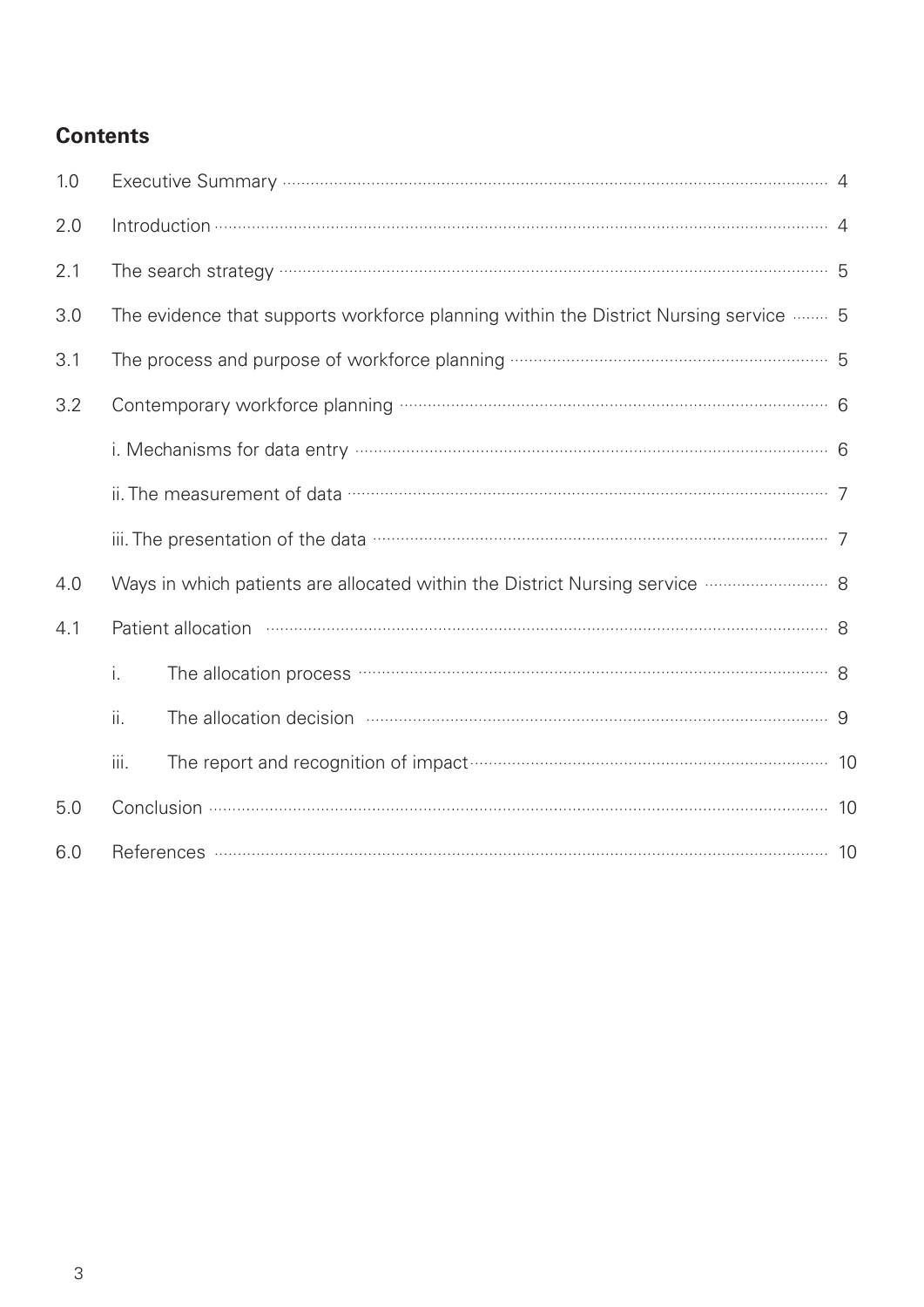# **1.0 Executive Summary**

The District Nursing service in England forms an important part of the National Health Service (NHS) reforms, which seek to increase the number of people who are cared for in or as close to their home as possible (Health and Social Care Act, 2012, Spilsbury et al, 2013). District Nursing services must have sufficient nurses with the appropriate skills and knowledge and be able to use this human resource effectively to meet demand (Department of Health, 2013). The services must also have mechanisms in place to report explicitly the way in which demand is met and how they ensure equitable access to a quality service (Department of Health, 2013).

This report, commissioned by The Queen's Nursing Institute as part of its District Nursing workforce planning project, presents a review of the literature relating to the following two questions:

- 1. What is the evidence that supports workforce planning within the District Nursing Service?
- 2. What are the ways in which patients are allocated within the District Nursing service?

A critical search of the literature provided 14 papers for review.

Effective patient allocation requires an understanding of the time required for care delivery, patient needs, available nursing time and the level of patient acuity.

The absence of workforce planning in District Nursing services may lead to:

- i. 'Silo working' and an inability to manage workload fluctuations across the service
- ii. Inability to influence demand and predict service activity
- iii. Inability to identify situations when demand exceeds supply (of nursing time).
- iiii. Inconsistent workload demand across the service
- iv. Inappropriate use of staff skills resulting in inefficient care provision.

Different approaches exist for workforce planning and patient allocation in the District Nursing service. Contemporary approaches in many organisations continue to concentrate on individual teams. However, new approaches are emerging and have been implemented in organisations with the increasing use of Information and Communications Technology (ICT).

Future approaches will benefit from appropriately resourced ICT and precise articulation of requirements, so that the design and content remains contemporary over time. It is important to ensure that approaches are fully automated in terms of data entry, analysis and reporting.

It is also imperative that future designs ensure the District Nursing service is 'data wise' as well as data rich. This will be achieved with the inclusion of structures that ensure all data have the potential to inform management decisions, for example through the design and use of key performance indicators and appropriate management information.

# **2.0 Introduction**

The District Nursing service in England is an important part of the National Health Service (NHS) reforms which seek to increase the number of people who are cared for in or as close to their home as possible (Health and Social Care Act, 2012; Spilsbury et al, 2013). The requirement to avoid unnecessary hospital admission, facilitate timely discharge from hospital and to meet the needs of an ageing population with an increasing prevalence of chronic disease has never been higher (Department of Health, 2011). It is imperative that District Nursing services not only have sufficient nurses with the appropriate skills and knowledge but that they also use staff resources effectively to meet this dynamic agenda (Department of Health, 2013). District Nursing services must therefore have mechanisms in place to enable explicit reporting of the ways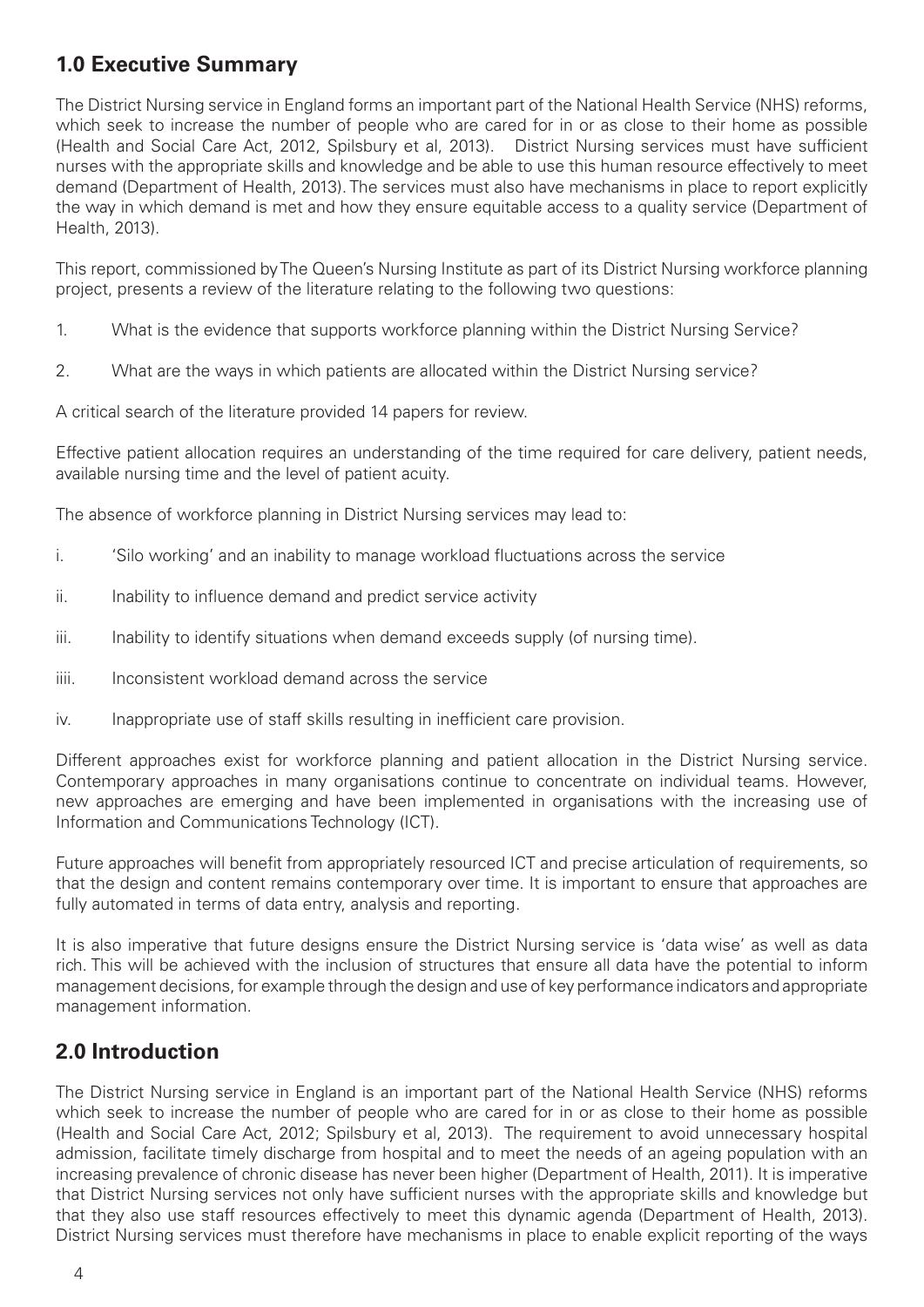in which they are not only meeting demand, but also how they continue to ensure that they provide equitable access to a quality service (Department of Health, 2013).

Historically, the perception of the District Nursing service is that it has cared for older people who are unable to leave their home to seek health/nursing care. Care provision and delivery has been the focus of service design at the expense of the need to plan, forecast and analyse the impact of interventions. Traditionally the District Nursing service has relied on the clinical skills, knowledge and discretion of the qualified District Nurse, who is a registered nurse with the additional Specialist Practitoner Qualification (District Nursing), to prepare him or her to work independently in community settings. The need for the District Nurse to attain sophisticated skills in management and business acumen has not previously been required (Department of Health, 2011, 2013). However, the advent of the NHS Quality Agenda means that the District Nursing service must demonstrate that it is cost effective, creates a positive patient experience and does no harm to those receiving it (Health and Social Care Act, 2012).

The need to develop tools to collate, assess and analyse workload, and report the use of resources and subsequent outcomes, is receiving greater recognition at strategic as well as operational level, both nationally and locally within health and social care organisations (Department of Health, 2013). This move is set to create primary/community health care environments in which District Nursing services are able to work smarter - with the help of information and communications technology (ICT) - to maximise the use of available resources and ensure equity of care provision (Bryar et al, 2012).

The Queen's Nursing Institute and NHS England, as part of the Community Nursing Strategy Programme, are currently undertaking a review of workforce planning tools in community settings. This report has been commissioned by The Queen's Nursing Institute as part of its District Nursing workforce planning project. It will present a review of the literature relating to the following two questions:

- 1. What is the evidence that supports workforce planning within the District Nursing Service?
- 2. What are the ways in which patients are allocated within the District Nursing service?

#### **2.1 The search strategy**

A critical review of the literature relating to workforce planning and patient allocation practices in District Nursing services was undertaken with the aim of analysing the research/evidence. Filtering the results for the most relevant papers resulted in 14 papers that either described approaches to workforce planning or ways in which patient allocation decisions were made in District Nursing services.

A detailed search was undertaken which included the following databases; Academic Search Complete, Business Source Complete, CINAHL Plus with Full Text, E-Journals, Health Policy Reference Centre, MEDLINE with Full Text, PsychInfo (via EBSCO). Additionally, a detailed search was also undertaken which included the following databases; Journals from Ovid, Embase 1974-2013 November 27, HMIC Health Management Information Consortium 1979 to October 2013, Ovid MEDLINE(R) 1946 TO November Week 3 2013, Ovid Nursing Full Text Plus (via OVID SP).

The search strategy combined the concept of workload analysis and workforce planning (with synonyms) with District Nursing (with synonyms). Where supported, appropriate database headings/thesaurus terms were also used. No date or language restrictions were employed.

### **3.0 The evidence that supports workforce planning within the District Nursing service**

#### **3.1 The process and purpose of workforce planning**

Workforce planning is the process that allows a series of correct actions to happen in order to deliver cost effective, quality services. It requires decisions to be made that ensure the right people with the right skills are in the right place at the right time. The literature search identified four such papers. Only three of these papers directly relate to workforce planning in the District Nursing services.

However, the fourth paper is included in this report because the programme described was implemented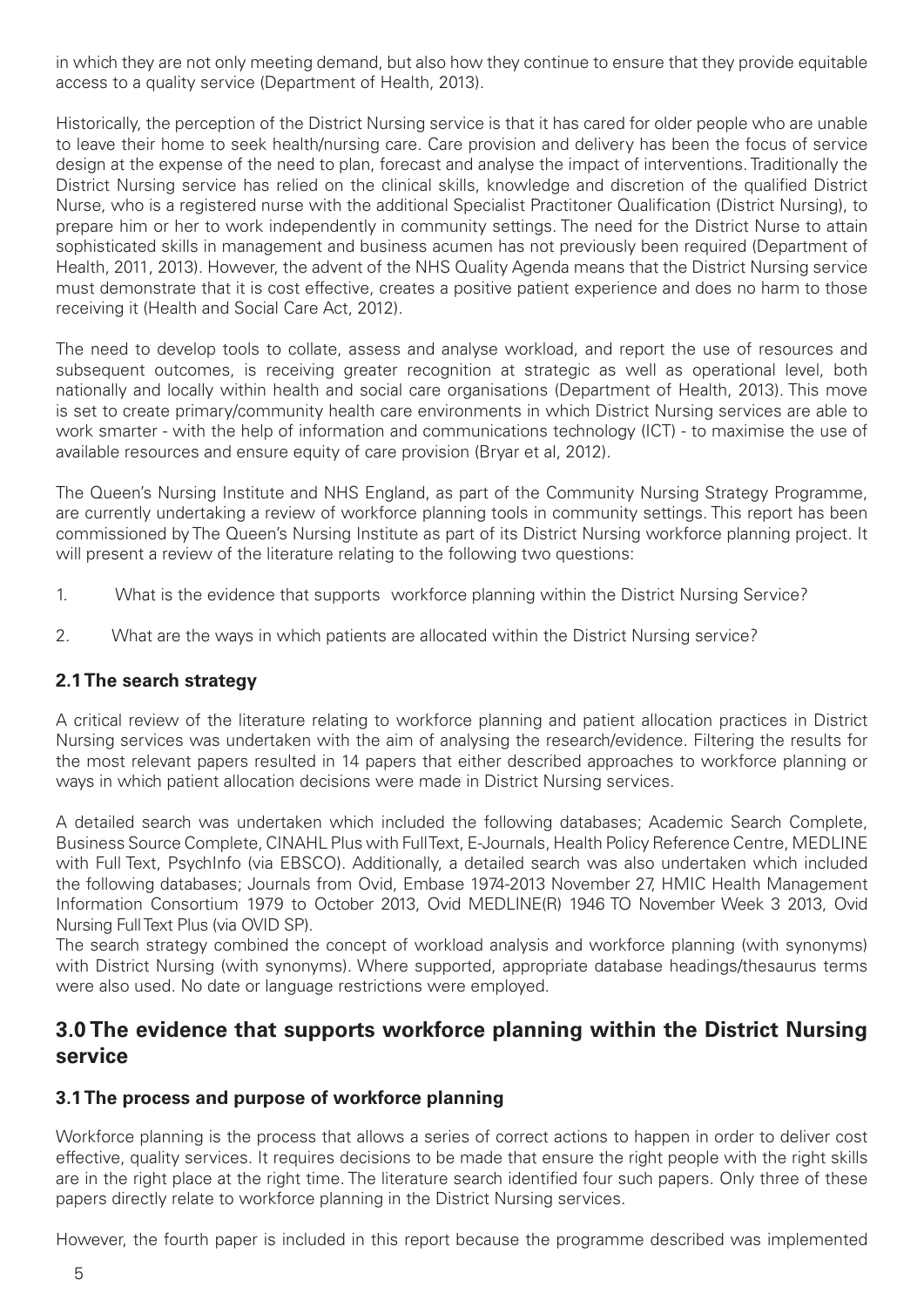countrywide across Scotland. This outcome will inform programmes for the District Nursing service in England and was achieved perhaps because of the provision of senior leadership from Government to field level (Lockhart, 2010).

A key message from the papers is that any programme of workforce planning must be consistently implemented and have a consistent language if it is to provide a mechanism for comparison across the District Nursing service.

The process of workforce planning is dependent on the style of caseload management adopted by the District Nurse as the team leader. It centres on the way in which this person deals with the caseload activity in terms of the referrals, admissions and discharges. It is also dependent on the way in which the District Nurse team leader reports and records activity and the impact of interventions. The papers state that the chosen approach is unique to the District Nurse team leader, which again limits the comparability and consistency of the information produced (Kane, 2008).

Kane (2008) describes a systematic process of workforce planning based on caseload analysis. The process analyses data relating to the demography of the caseload and the characteristics of the population served by the District Nursing service. The approach presented by Kane (2008) distinguishes between the working caseload and the total caseload. In doing so Kane (2008) acknowledges that each caseload will include a number of patients who receive care from the service at least once per month and others who require less frequent interventions.

The development of workforce planning processes in this study was inhibited, as the District Nursing teams did not fully engage with the process and failed to complete the required reporting process, because of the demands of the caseload. This is a common theme in such studies, because they necessitate active engagement from nurses who are also required to deliver the service. The literature also suggests that lack of engagement may be related to a fear of losing team members during times of reported low caseload activity.

Custom and practice have previously allowed disengagement to happen through failure to challenge. This disengagement is thought to be adopted by nurses who want to maintain the status quo. However, the literature states that strategies are being implemented to reduce the impact of such barriers (Lockhart, 2010). This may be a benefit of the research completed in Scotland, where senior level engagement and leadership meant that there was no option to opt out of the study (Lockhart, 2010).

Workforce planning is important because without it, several disabling features exist that reduce the efficient and effective delivery of the District Nursing service, as illustrated by the following features:

- i. District Nursing teams work in 'silos' when meeting the needs of their caseloads. This severely reduces the ability of the service to manage fluctuations in workload.
- ii. District Nursing teams find it impossible to predict the activity requirements of the caseload because of the inability to influence demand for the service.
- iii. District Nursing teams find it impossible to identify situations when demand for the service exceeds supply (the availability of nursing time).
- iv. District Nursing services fail to recognise when teams have insufficient staff to meet the demand.
- v. District Nursing teams use staff skills inappropriately resulting in inefficient care provision. (Thomas et al 2006).

#### **3.2 Contemporary workforce planning**

The papers reviewed agree on three things. Firstly, they recognise that workforce decisions are often made on the basis of custom and practice for individual District Nursing teams, and are not planned using evidence about the number of people and the skill base required to meet the demand for the service (Thomas et al, 2006).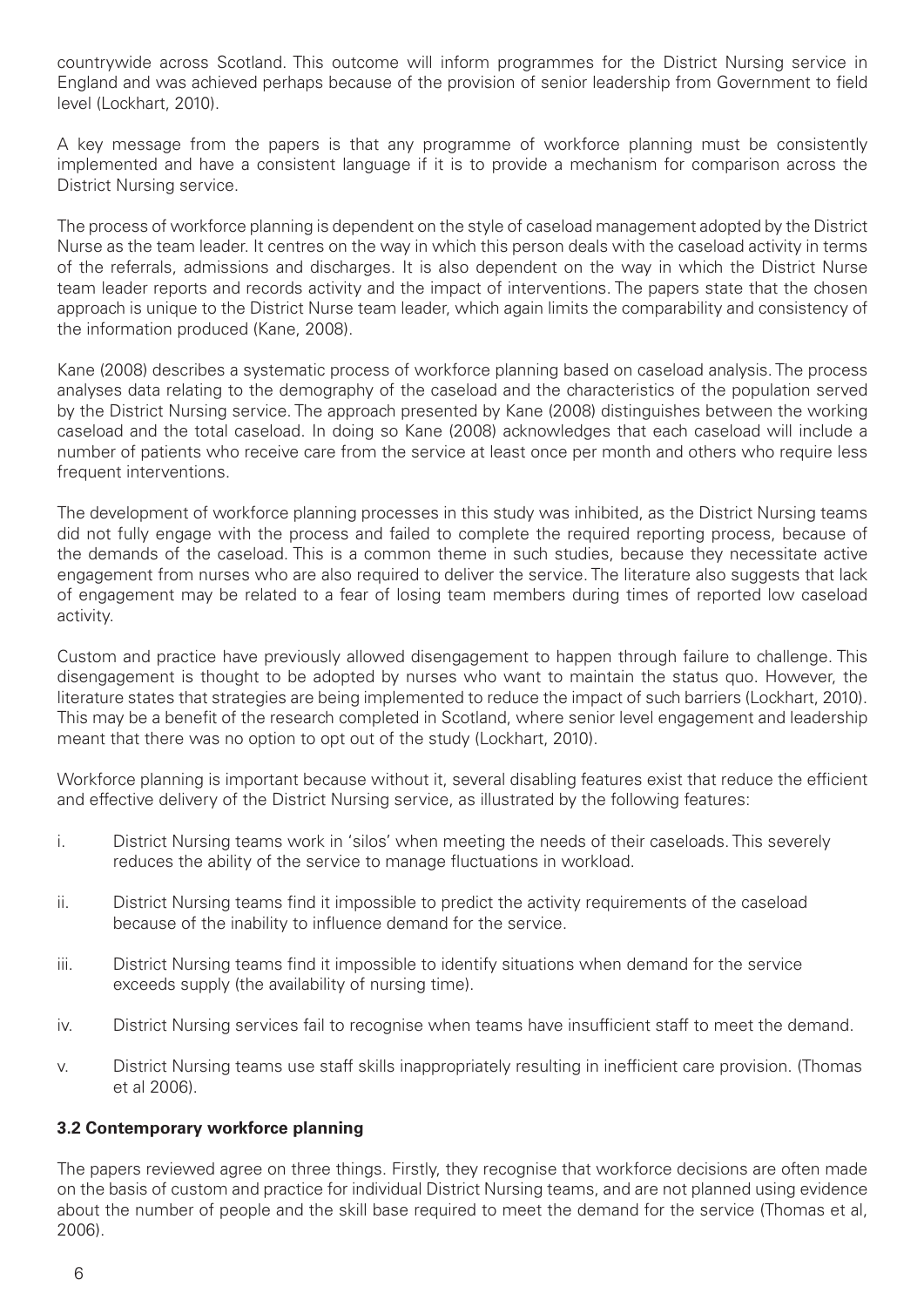Secondly, the workload for the District Nursing service is inconsistently distributed, because it is invisible within individual teams, as custom and practice continue to allow teams to work independently of each other. Some teams are therefore overworked and others are underworked. This means that it is not possible to respond to variations in workload by redistributing nursing time to where it is most needed, which increases the risk of delivering a poor quality inefficient service (Kane, 2008).

Thirdly, the papers reviewed agree that it is important to understand the demand for the service, as well as the factors which drive demand. When designing approaches to workforce planning it is also important to understand the way in which the service responds to demand, because this will inform District Nursing services in the future (Kane 2008).

Successful workforce planning is reliant on:

- i. The mechanisms for data entry
- ii. The measurement of data
- iii. The presentation of the data.

#### **i. Mechanisms for data entry**

The process for entering data is an important feature of workforce planning approaches. Managers must be confident that the information is accurate if they are to use it to make clinical decisions and changes to the workforce. The papers reviewed noted the difficulty in achieving this level of accuracy because the process relies on the honesty and accuracy of individual nurses who enter the data, in the absence of rules or definitions (Reid et al, 2008). The study by Kane (2008) sought to increase the objectivity and consistency of the information by ensuring that people unrelated to the caseload also entered the information. The validity and reliability of these data was further enhanced by the use of multiple data entry processes, so that the final data set was not reliant on a single source of information.

However, the papers reviewed also state that it can take up to two years to create an acceptable level of consistency in the process for data entry. This may limit confidence and willingness to invest in the workforce planning process because of a lack of trust in the data (Kane, 2008). Despite this, Kane (2008) showed that it is possible to achieve consistency and to make changes that have a lasting impact on the District Nursing service.

The papers consistently present situations in which there is a manual approach to data entry rather than an automated process. Kane (2008) describes the development and implementation of the eCAT tool for workforce planning in Northern Ireland. Despite using an electronic database to store and present the data within a series of templates, the entry and reporting process remains manual. The process described is also time consuming, i.e. caseload profiling, audit and analysis. However, the project advocates creating templates for data entry that can be used repeatedly over time. Therefore the first episode for data entry is time consuming, but the time required to enter the data reduces on each subsequent occasion as familiarity with the template increases.

#### **ii. The measurement of data**

The papers reviewed state that workforce planning processes must measure several metrics to show what is happening in the caseload. These metrics include:

- i. The number of referrals
- ii. The number of admissions
- iii. The number of discharges
- iv. The number and frequency of visits
- v. The duration of visits.

Kane (2008)

The collection and analysis of these data in the Nursing and Midwifery Workload and Workforce Planning programme in Scotland resulted in a demonstrable increase in efficiency and productivity of nursing and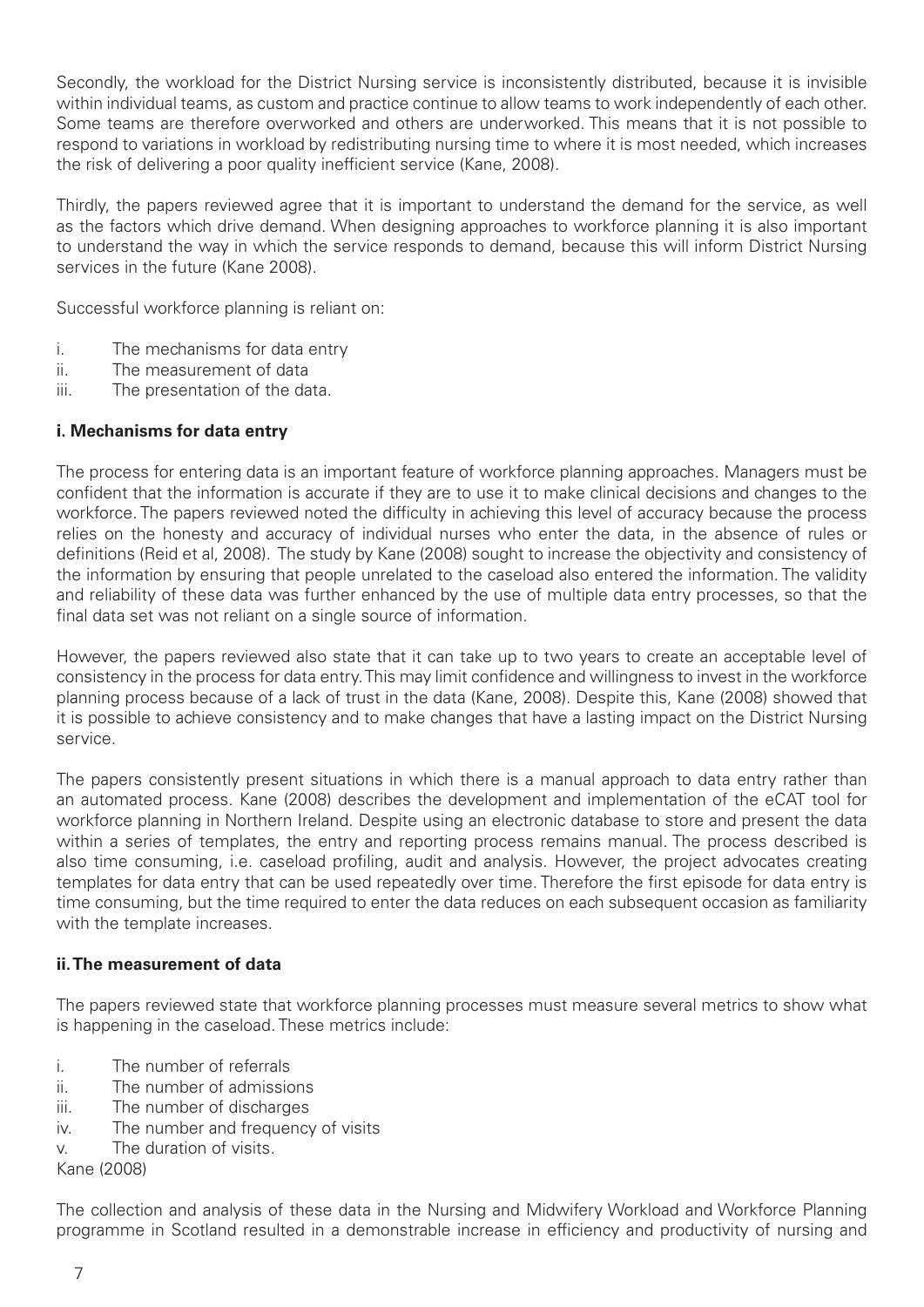midwifery services there (Lockhart et al 2010). This illustrates the significance of these data to the workforce planning process.

#### **iii. The presentation of the data**

Reid (2008) states that information relating to workforce planning can be presented using one of four methods:

i. Professional judgement (subjective decision about the requirements for safe staffing levels). Custom and practice for workforce planning in District Nursing services has been undertaken to meet the requirements of single teams rather than the service. This results in systems which present data relating to individual teams rather than the service as a whole. Furthermore many of these systems present the data in terms of the numbers of patients and nurses. However, the papers reviewed state that workforce planning is more effective if data presented show the availability of total nursing time, the associated grade/ skill mix across the service and the total demand for the service in terms of patient dependency, acuity and required skill base for care delivery. This method of presenting information would offer greater flexibility and sensitivity when responding to change.

ii. Population and health needs-based methods (presents information using the social determinants of health). The papers reviewed state that presenting data which links to the social determinants of health is helpful when considering workforce requirements of the caseload. Such data presentation is also vital when considering the public health impact of the District Nursing service because of the links to the Public Health Outcomes Framework and associated outcomes (Department of Health, 2012). This would provide comparison across the service as well as throughout England.

iii. Caseload analysis (presents information based on the needs of patients admitted to the case load).

iv. Dependency-acuity (presents information about patient dependency in terms of the need for nursing time as measured by the frequency and duration of interventions).

The papers reviewed are consistent in the message that information must be presented graphically. This makes it easier to see key messages at a glance and allows the data to be analysed in a timely manner, so that it is possible to quantify the quality of nursing care (Kane, 2008). These data would benefit from presentation within a dashboard to allow key data sets to be reported side by side and facilitate comparison. It also allows identification of variances in service provision and delivery which require urgent attention. Furthermore the measurement and comparison of impact of the service over time would be possible if parameters for required impact were presented as key performance indicators (KPIs). This system is commonly used at senior management levels within the NHS as well as clinical care areas in secondary care; however, its use is not commonly seen in the District Nursing service and was not evident in the retrieved papers for this report. This would however, meet the need for presenting data in graphical form.

# **4.0 Ways in which patients are allocated within the District Nursing service.**

The allocation of patients is one element of the total workload of the District Nurse team leader within the District Nursing service. It should be considered alongside the aspects of leadership, management and care delivery. Historically the allocation of patients to members of the District Nursing team has been a subjective process, influenced by custom and practice. Patient allocation decisions are influenced by several related factors, including the number of registered nurses available, the number of clients to be seen and the geographical location of the consultation.

Conventional patient allocation is task orientated and considers patients in terms of their diagnosis or nursing need, for example the treatment of a leg ulcer, and the need for insulin injections. The advent of the quality and equity access agenda in the NHS makes it increasingly important to ensure that patient allocation considers the person rather than the diagnosis, so that people receive the District Nursing service they need and thus available resources are used in the most cost effective and efficient way possible.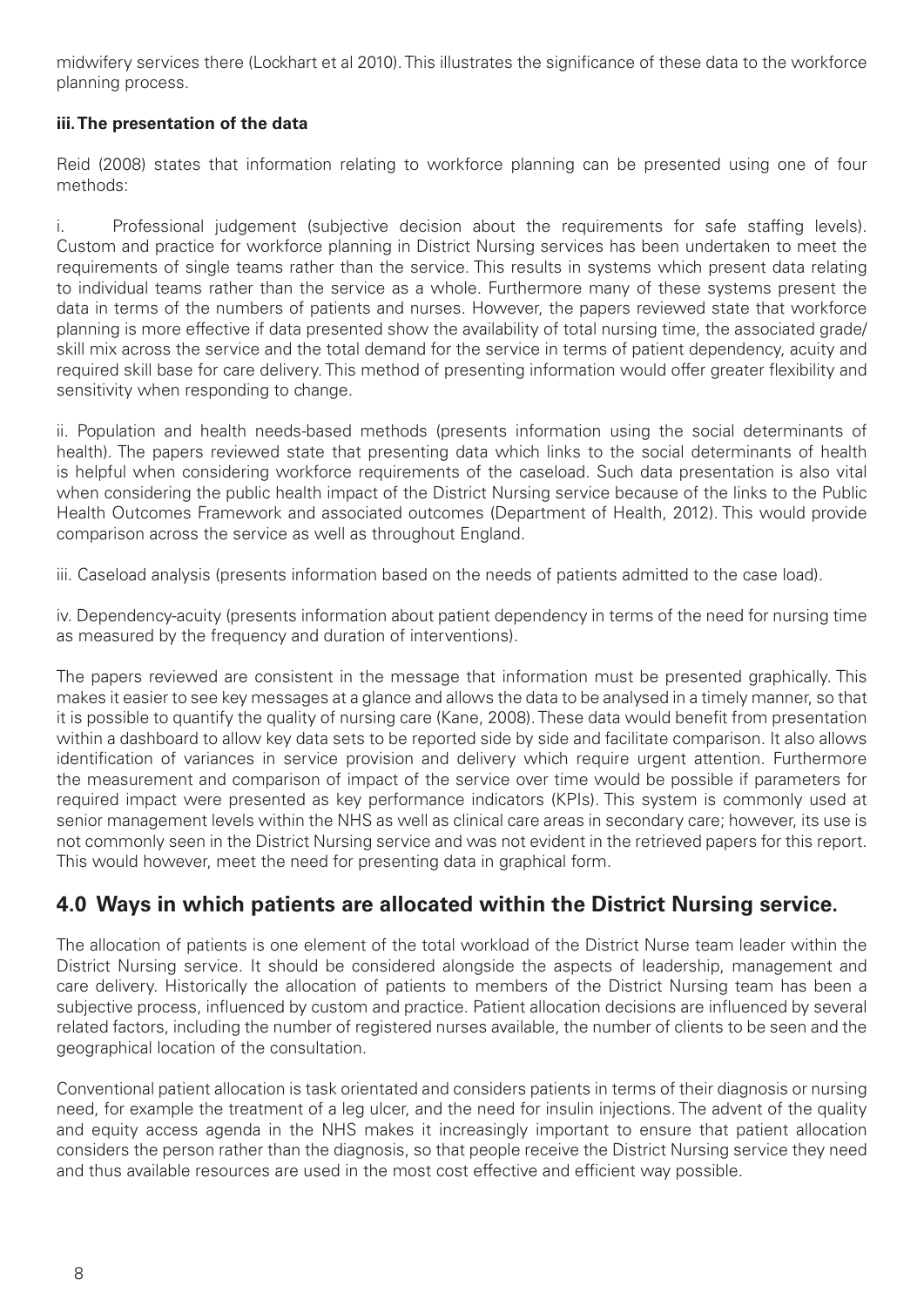#### **4.1 Patient allocation**

The literature illustrates that patient allocation in District Nursing services lacks a consistent, systematic approach on a national or local level. This negates the potential for comparison across the service in terms of practice, impact, efficiency and effectiveness (Thomas et al, 2006).

Eleven papers were selected during the literature search. Each paper considered patient allocation as a component of the District Nursing workload and/or management of the caseload. Several themes emerge from the literature including:

- i. The importance of recording time used
- ii. The importance of classifying patient need
- iii. The importance of counting nurses' activity
- iv. The perceived level of patient acuity
- v. The reliance on retrospective recording.

Nine of the eleven papers present the development and implementation of a tool to manage and allocate the workload in District Nursing services or equivalent (i.e. Public Health Nursing Service in Northern Ireland).

It is clear from the literature reviewed that these tools provide a mechanism for creating the much needed systematic approach to patient allocation. They also facilitate consistent practice with the inclusion of rules for engagement. However, the current context for development and implementation means that the tools are often designed in response to local need and implementation is retained within the host organisation. This again limits the potential to compare patient allocation practice and subsequent impact across England.

The literature illustrates that patient allocation comprises three consecutive stages:

- i. The allocation process
- ii. The allocation decision
- iii. The report and recognition of impact.

#### **i. The allocation process**

Traditional patient allocation processes are manual and labour intensive. They involve the creation of a list on a daily basis which contains the names of nurses who are available to work alongside the names of patients needing to be seen. Every nurse in the team is provided with a list of people they must see each day. The nurses are required to record the details of their contact with each patient they have seen in order to report their daily activity.

This allocation process depends on the accuracy of the person allocating the work and is open to error, for example, names may be missed off the list or may be included when they do not need to be seen (Dean, 2013). It is also open to wide variation because the lack of a decision-making formula means it is open to individual interpretation. The literature states that allocation decisions are often made in a linear way in response to demand and without consideration of the nursing time available (supply). This creates a situation in which demand exceeds the supply of nursing time and individual teams struggle to cope because they are unable to manage the situation (Baldwin, 2006).

The characteristics of contemporary District Nursing caseloads include a large number of older people, with multiple diagnoses, polypharmacy and a myriad of psychosocial needs. The literature illustrates that organisations are moving away from using these manual, labour intensive and linear allocation processes and are seeking ICT solutions to create electronic automated processes (Byrne et al, 2006; 2007; Brady et al, 2008; Dean 2013; Thomas et al, 2006; Dean 2013). For example, the Community Client Need Classification System (CCNCS) model allows a prediction to be made about client need (dependency) (Byrne et al, 2006; 2007; Brady et al, 2008). This is important because research shows that higher levels of dependency require increasing levels of nursing time (Byrne, et al 2007). This model requires retrospective data entry and produces a report outlining the way in which the District Nursing team members have used their time over a defined period. It also provides an insight into the complexity of the patients within the caseload, because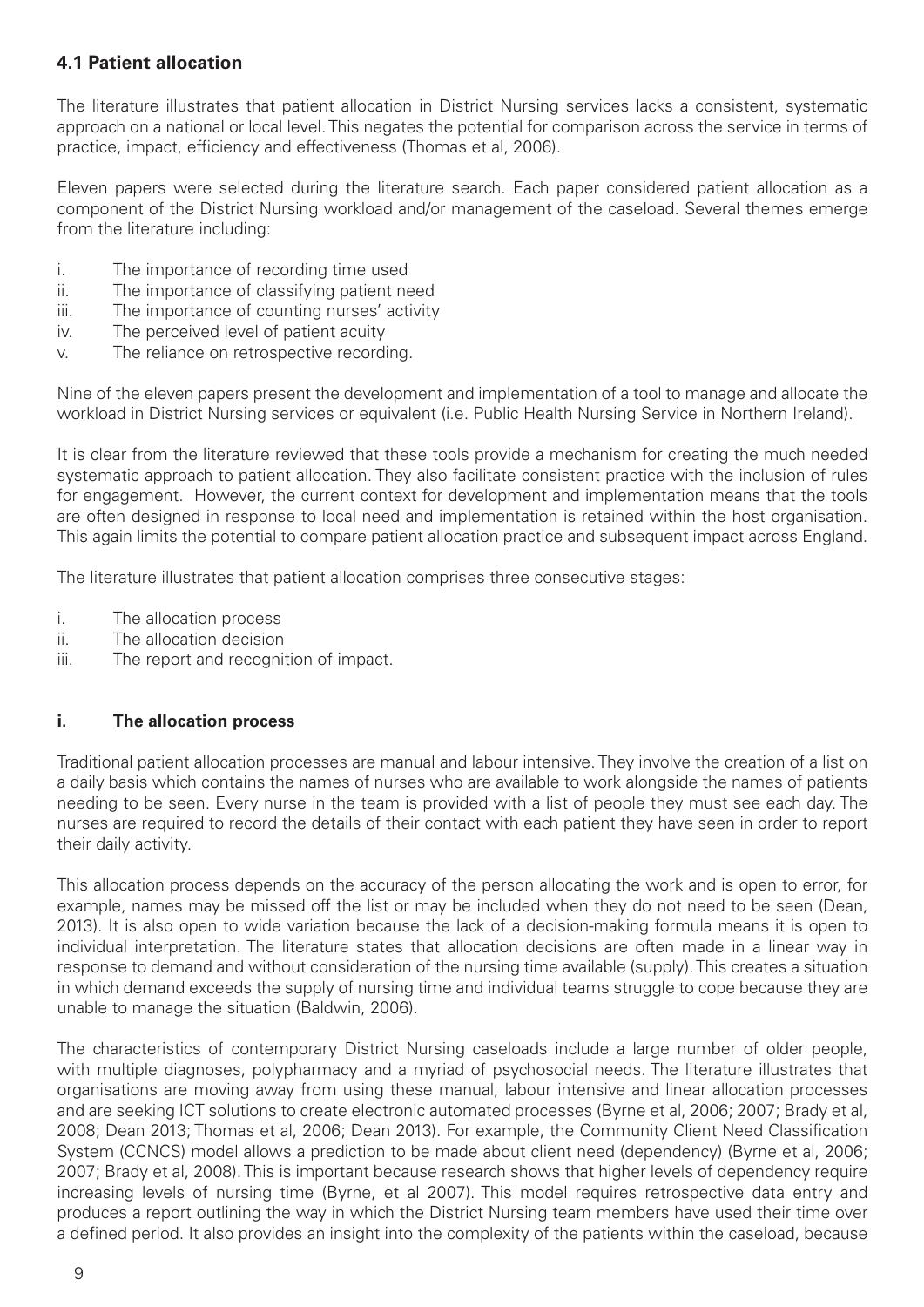it allows the allocation of a score to specific tasks and the recording of time taken to complete the tasks (Byrne et al, 2006).

A possible limiting factor with this and other retrospective data entry tools is the lack of accuracy, especially when entry requires precision. This is because inadequate time is allocated by many nurses to the data entry process (Baldwin, 2006; Thomas et al, 2006). However, this has been shown to resolve over time as nurses become more familiar with the tool (Thomas et al, 2006). Once an accurate data set is created, it becomes a useful aid for patient allocation because of the relationship it displays between time required for care delivery, the frequency of Nursing contacts and the perceived dependency of the patient.

The workload allocation tools currently available present a similar resource for patient allocation as the CCNCS tool. They require retrospective data entry and produce a report outlining nursing activity, and/or patient dependency and/or patient acuity (Byrne et al, 2006; Goldstone et al, 2000). The report produced by these tools allows for managerial decisions about the use of resources including time and staff because of the potential to analyse historical data. However, the analysis is again a manual process and requires a depth of understanding and ability to interpret the data.

#### **ii. The allocation decision**

The literature emphasises the importance of making patient allocation decisions using best available evidence. This is one of the drivers within in the Domiciliary Scheduling in the Community system (DominiC) designed for use by the District Nursing service in Stockport (Dean, 2013). This computer system collates prospective data which is entered at the point of referral. It uses these data to produce a daily schedule for each team and allocate an appropriately skilled nurse to undertake the activity. The development of this and similar systems is dependent on the creation of well-informed software design and requires significant engagement of District Nurses with the skills, knowledge and experience to articulate and justify the specification (Thomas et al, 2006). It also requires on-going engagement to inform the use and future development of the software and ensure that it continues to support contemporary District Nursing service delivery (Thomas et al, 2006).

The ability to allocate different types of work including direct patient care, indirect patient care and other role related activity is also an important factor influencing patient allocation decisions. This is considered within the Wiseman workload measure (Wiseman, 2010). It allows an estimation of the time needed to complete the activity within prescribed parameters and requires entry of the actual time taken to complete the activity. This promotes effective allocation decisions by considering the sufficiency of the total face-to-face contact (nursing) time available within the service. It is another retrospective data entry system which means that current decisions are made using past experiences.

However, the fact that this system incorporates a 2:1 ratio of direct: indirect care means that appropriate time is available for nurses to complete the required reporting process, which increases the potential for accurate data entry (Wiseman, 2010). Despite not being designed specifically for District Nursing services, this system has many features which increases its compatibility not least its use with community mental health services.

Systems that prescribe the proposed duration of the nursing intervention in line with the dependency of the client are also used by District Nursing services (Thomas et al, 2006). The West Hertfordshire Activity and Time Dependency Tool (WHATT) is a patient allocation system that measures actual time used by the District Nursing service, by requiring verification following care delivery. Patient allocation decisions about the duration of the activity are made in 15 minute units (Thomas, et al 2006). This is also the system outlined within the Warrington Tool (Baldwin, 2006).

It is not clear in the research how the 15 minute limit was decided. It is, however, expected that situations will occur in which there is a difference between the predicted and actual time and that this information is valuable when making future workload allocation decisions (Baldwin, 2006; Thomas et al, 2006).

However, these studies state that this is not always the case and nurses did not enter the actual time, but merely verified the prescribed time, even if this was incorrect (Baldwin, 2006). This may be a lack of understanding of the tool or may be related to nurses' fear of reprimand if they have spent too much or too little time with the patient. It is therefore important to acknowledge the prescribed time as an indicator of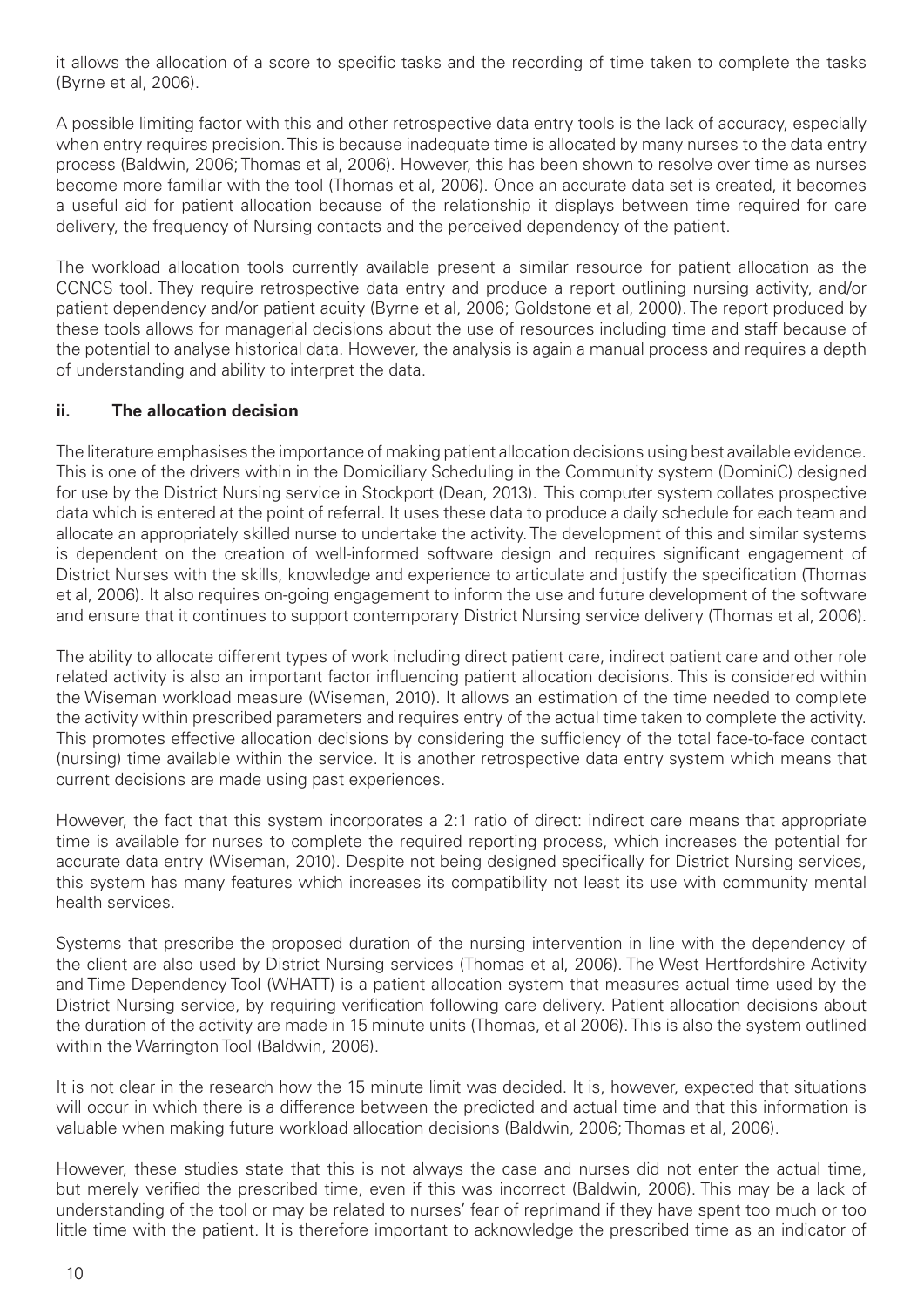the time required, rather than the maximum time available. It is also imperative that changes are made over time once data analysis is complete.

#### **iii. The report and recognition of impact**

Traditionally, District Nursing services have concentrated on admission to the case load and subsequent care delivery. This is perhaps related to the historical demographic profile of the caseload. However, the emerging caseload profile within contemporary District Nursing services suggests that people may only need District Nursing care at specific periods and once this need is resolved, their care requirements may be met by other agencies, including social care (Health and Social Care Act, 2012).

This suggests that patient allocation systems must facilitate discharge from the District Nursing service once the need for nursing care in the home has subsided. Such patient allocation systems will need to be able to allocate patients to appropriately skilled nurses within a prescribed time period to complete a reassessment and to review the plan of care.

The model proposed by Bentley and Tite (2000) outlines the use of computer software, which enables the service to objectively measure the outcome of interventions delivered during care. This is important because it allows reporting of the impact of the care delivered. If done well, it also triggers action in a timely manner when care delivery is not having an impact. This system is however limited, in that it requires manual data entry and analysis. Nevertheless, it is an important addition to the available patient allocation systems, because it introduces the need to identify and act on the outcome and impact of care delivery.

# **5.0 Conclusion**

The report has outlined the context for workforce planning and patient allocation in District Nursing services in the UK. It is clear from the papers reviewed that different approaches exist for both these elements of District Nursing service provision. Contemporary approaches in many organisations continue to concentrate on individual teams within the service. They are also inconsistent, non-systematic and subjective. However, new approaches are emerging with the increasing use of ICT which are systematic and illustrate a greater level of objectivity and consistency.

Disappointingly, these only operate in the organisations in which they have been developed. There is no evidence that one approach has ever been implemented in all of the District Nursing services across England. However, a single approach has been implemented in Scotland, through the workload and workforce planning programme (Lockhart, 2010).

Future approaches will benefit from appropriately resourced ICT and precise articulation of requirements so that the design and content remain contemporary over time. It is important to ensure approaches are fully automated in terms of data entry, analysis and reporting. This will ensure that the time required to gain accurate and appropriate information is not greater than the benefit received. This level of automation will negate the incidence of human error and will ensure that the data are trustworthy, available and accessible for analytical scrutiny over time.

It is also imperative that the design ensures that the District Nursing service in the future is 'data wise' as well as data rich. This will be achieved by the inclusion of structures to ensure that all data have the potential to inform management decisions, for example through the precise design of key performance indicators and appropriate management information.

# **6.0 References**

\*Baldwin M (2006) The Warrington Workload Tool: determining its use in one trust. British Journal of Community Nursing, 11(9), 391-395.

\*Bentley J and Tite C (2000) Developing an activity measuring system in District Nursing. British Journal of Nursing, 9(18), 2016-2020.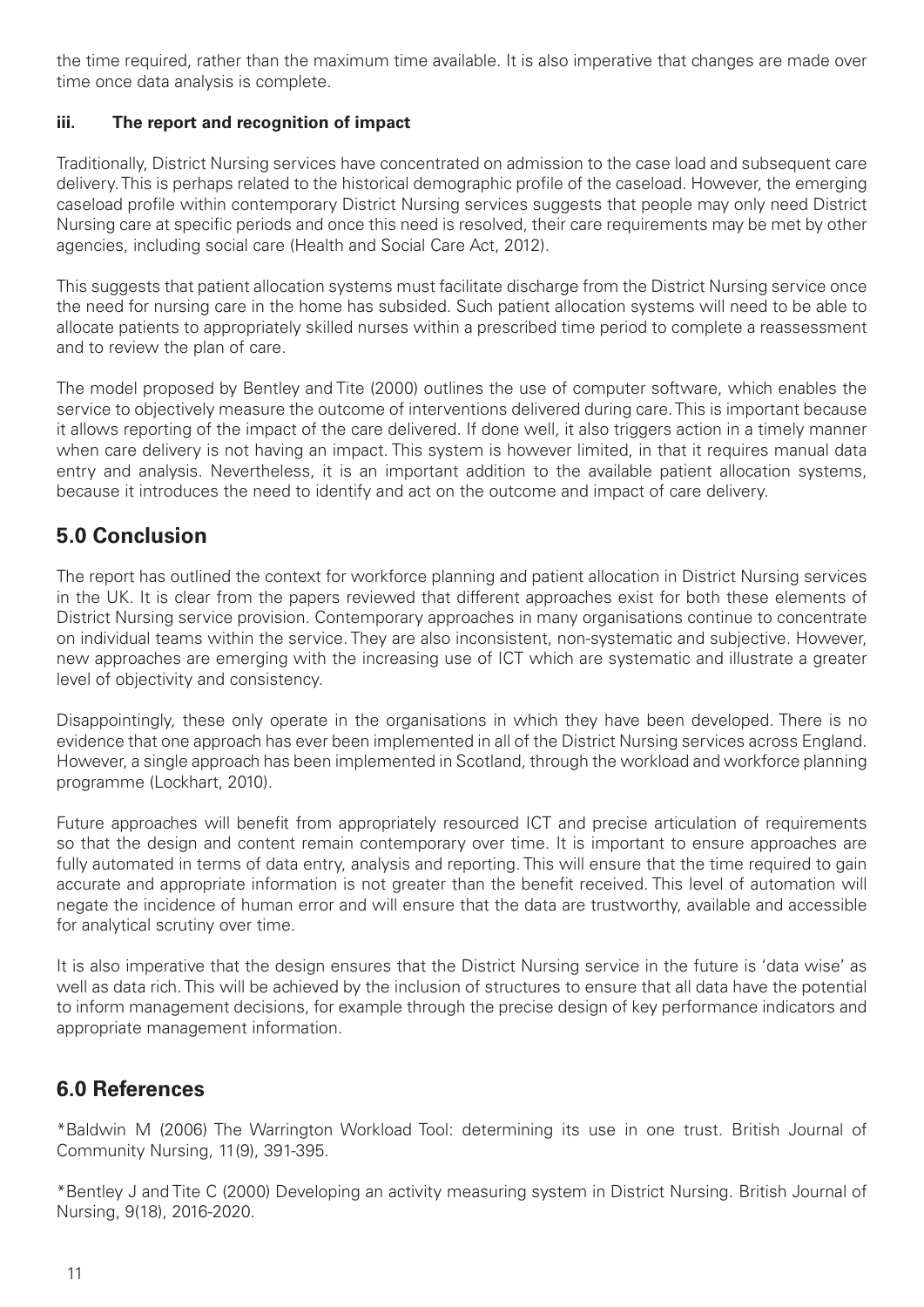\*Brady A, Byrne G, Horan P, Macgregor C & Begley C (2008) Reliability and validity of the CCNCS: A dependency workload measurement system. Journal of Clinical Nursing, 12, 1351-1360.

Bryar R, Kendall S and Mogotlane S.M (2012) Reforming Primary Health Care: A Nursing Perspective. International Council of Nurses, Geneva (Switzerland).

\*Byrne G, Brady A, Horan P, Macgregor C & Begley C (2007) Assessment of dependency levels of older people in the community and measurement of Nursing workload. Journal of Advanced Nursing, 60(1), 39-49.

\*Byrne G, Brady A.M, Griffith C, Macgregor C, Horan P, Begely C (2006) The Community Client Need Classification System: a dependency system for community nurses. Journal of Nursing Management, 14, 437-446.

\*Dean E (2013) Technology streamlines District Nursing work. Nursing Management 19(10), 8-9.

Department of Health (2013) How to ensure the right people, with the right skills, are in the right place at the right time. Department of Health, London.

Department of Health (2012) The Public Health Outcomes Framework. Department of Health, London. Department of Health (2011) Transforming Community Services. Demonstrating and Measuring Achievement: community indicators for quality improvement. Department of Health, London.

Department of health (2001) Investing and reform for NHS staff. Taking forward the plan. HMSO, London.

\*Goldstone L.A, Wing S, Baker L, Hughes A (2000) But who will make the visits? A patient-related information system for management in District Nursing. Health Information Journal 6, 39-44.

\*Haycock Stuart E, Jarvis A, Daniel K (2008) A ward without walls? District nurses' perceptions of their workload management priorities and job satisfaction. Journal of Clinical Nursing, 17, 3012-3020.

Health and Social Care Act (2012) Health and Social Care Act. The Stationery Office, London.

\*Kane K (2008) Caseload analysis in District Nursing: the impact on practice. British Journal of Community Nursing, 13(12), 567-573.

\*Lockhart K, Simpson J, Kellagher M & Flynn B (2010) Workload and Workforce planning: devolving the programme. Nursing Management, 17(3) 24-27.

\*McDonald A, Fraser K, & Cowley S (2013) Caseload management: an approach to making community nursing visible. British Journal of Community Nursing, 18 (3), 140-147.

NHS Institute for Innovation and Improvement (2010) Productive Community Services. Releasing Time to Care. Managing Caseload and Staffing (MCAS). Coventry NHS Institute for Innovation and Improvement.

\*Reid B, Kane K, Curran C (2008) District Nursing workforce planning: a review of the methods. British Journal of Community Nursing, 13(11), 525-529.

Spilsbury K, Pender S, Bloor K, Borthwick R, Atkin I, Adderley U, Wakefield A & McKenna H (2013) Support matter: a mixed methods scoping study on the use of assistant staff in the delivery of community nursing services in England. NHS National Institute for Health Research, Scotland.

\*Thomas L, Reynolds T & O'Brien L (2006) Innovation and change: shaping District Nursing services to meet the needs of primary health care. Journal of Nursing Management, 14, 447-454.

\*Wiseman F (2010) Wiseman workload measure guidance notes. P1-6. Wiseman©

\* The 14 papers that were reviewed.